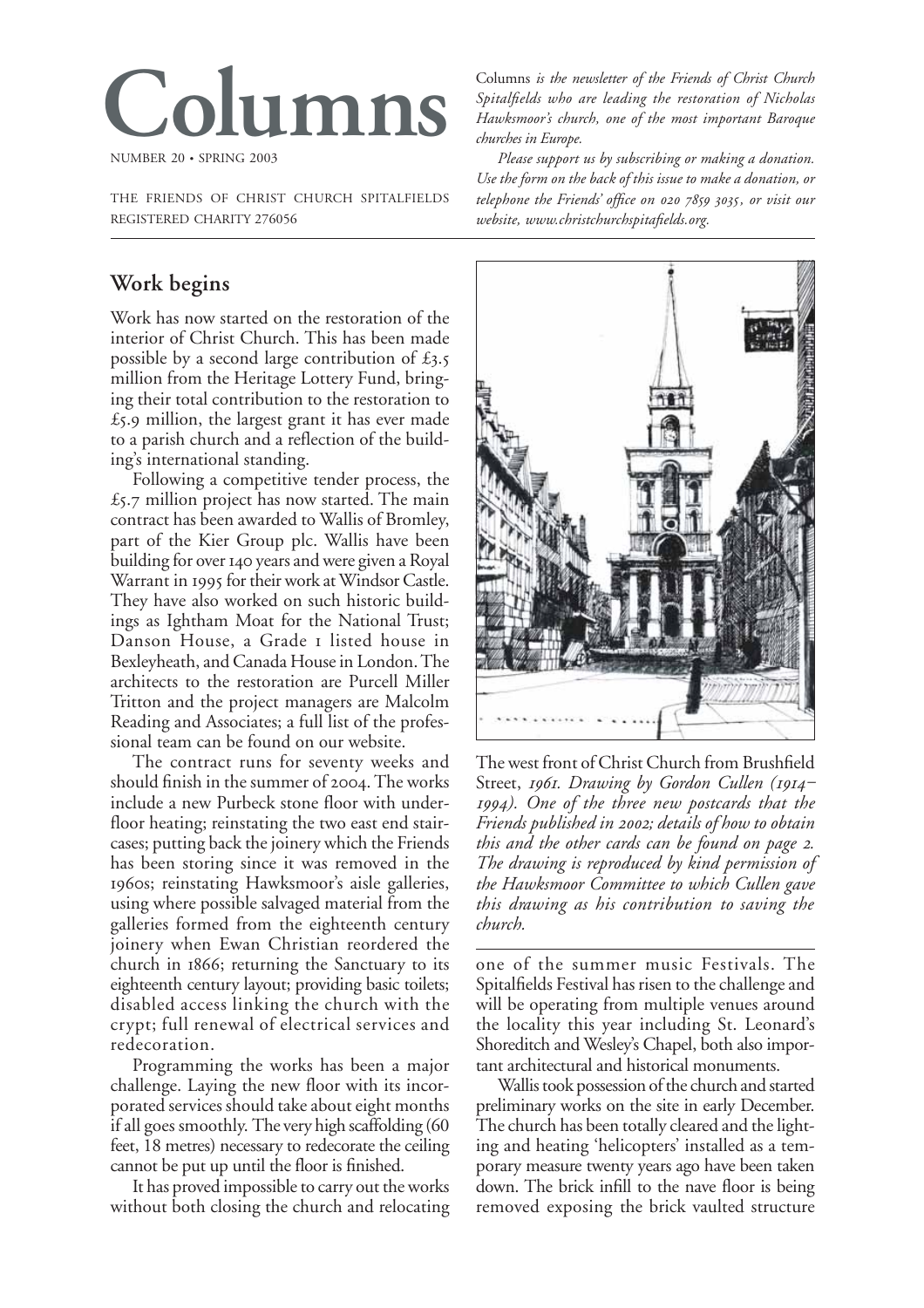beneath. Hawksmoor's original heating system incorporating ducts in the walls of the aisles has been opened up as well as other heating provisions made in the eighteenth and nineteenth centuries. Some of the schemes included horizontal flues cut into the tops of the brick groin vaults connected to coal fired stoves installed in the aisles between the box pews. The structural damage caused when these flues were cut is now being repaired. In addition a series of permanent bases for internal scaffolding for this phase of the work and for use in the future are being formed.

At the east end, the concrete floors which were inserted when the maisonettes were put in during the early 1970s have been removed. The brick infilling of the window and door openings between the galleries and the east staircases put in by Ewan Christian in 1866 has been removed. This work is at an early stage; it complements the unblocking of the staircase enclosures at the west end of the church carried out in earlier phases of the restoration. Its completion will restore Hawksmoor's spatial intentions and allow the whole 'box' of the nave and stairs to be perceived as a unity.

The works that the Heritage Lottery Fund are funding need to be 'match' funded by money raised by the Friends. This is being found from individuals, institutions and grant making charitable trusts. There is, however, a substantial amount of further work to be done to make this great building fully functional as a place of worship and for public uses. Upgrading the crypt, providing seating and other furniture are necessary items not funded by the HLF. The Friends has launched an appeal to fund this. Please see the back page for details of how to support these works.

#### **Richard Bridge Organ Appeal**

The Richard Bridge organ of 1735 has been carefully dismantled and removed to a place of safety for the duration of the building works. It was last played in the 1950s and will itself be the subject of a major restoration once the church interior is ready to receive it back. A separate appeal has been launched for this restoration.

## **New postcards**

In 2002 The Friends published three new postcards to designs by Gordon Cullen, pictured on page 1, and two by Gilbert & George: *Christian*, 1982, and *Watch*, 1988, reproduced by kind permission of the artists. These and the Friends' other cards are illustrated on our website and can be obtained from the Friends' office or through the website:

www.christchurchspitalfields.org. The cards are price 40p each, minimum order  $\mathcal{E}_4$ .

## **Dates for your diary**

#### **Visit to Easton Neston**

Easton Neston in Northamptonshire is the only country house designed by Nicholas Hawksmoor between 1868 and 1702. The Friends are planning to visit the house which is not generally open to the public and also the church and gardens on Thursday 19 June 2003.

#### **Hawksmoor's London Churches bus tour**

The next tour will be on Saturday 13 September . Although the interiors of Christ Church and possibly St Anne's Limehouse may be inaccessible because of restoration work, this remains an opportunity to see all six of Hawksmoor's London churches in a day, and to have an expert guide to explain their history and significance.

Please visit the web site or contact the Friends' office for further details and booking forms.

#### **Spitalfields Festival**

While Christ Church is being restored, Spitalfields Festival visits other outstanding venues from  $9-27$ June. Join them as they go 'on the move'. For details see www.spitalfieldsfestival.org.uk or call the Festival Hotline on 020 7377 1362. Booking opens April.

### **Back up support**

The Friends Office is run with a small number of staff in order to keep our overhead costs to a minimum.

**Volunteers**: we need volunteers for work in the office, which might include help with the mailings, and also at our special events. Please contact us if you would like to become involved.

**Postage**: if you or your business could help with postage facilities this would help greatly with our mailings.

Please contact the Friends office:  $02078593035$ .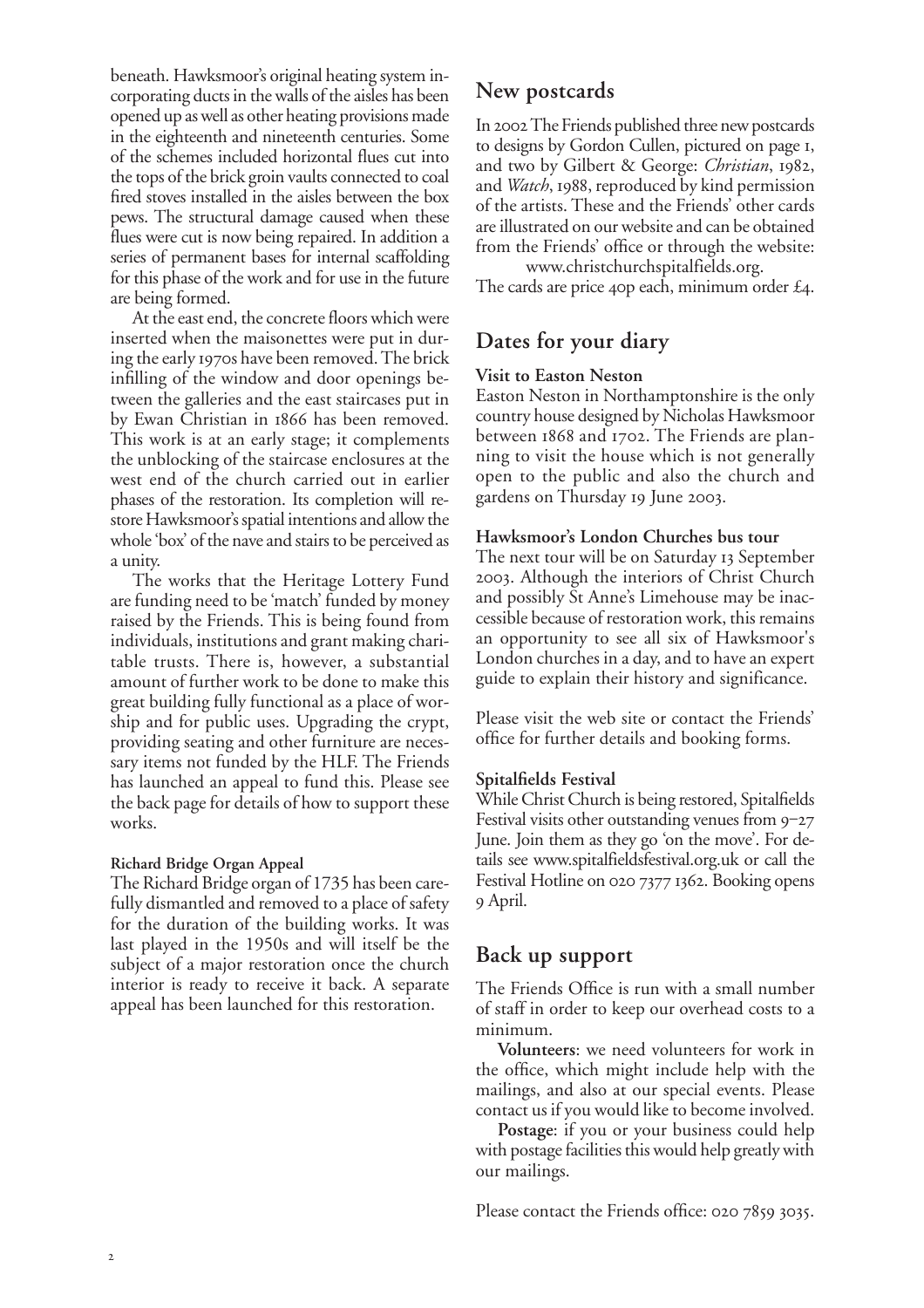## **The Royal Arms at Christ Church**

On the chancel beam high above the heads of the congregation is a fine rendering in Coade stone of a rather rare version of the royal arms which was only in use for the twenty-one years between  $1816$  and  $1837$ .

Over the centuries the arms used by the sovereign have altered to reflect changes in claims and dynasties. On Queen Anne's death in George, Elector of Hanover, became king and the arms of Hanover were added in the fourth (bottom right) quarter of the royal arms. In they were moved from the fourth quarter to a small shield in the centre of the larger shield ('in pretence').

At first they were topped with an Electoral Bonnet, a soft cap of red velvet and ermine representing the status of the king of Hanover as an elector of the Holy Roman Empire, but when in the electorate of Hanover was elevated to the dignity of a kingdom the bonnet was replaced with a royal crown. It is this version of the royal arms, borne by George III for the remainder of his reign and by George IV and William IV, that is depicted at Christ Church. It ceased to be used in 1837, when Victoria succeeded to the throne of Great Britain and Ireland but did not succeed to the throne of Hanover which under Salic law could only descend through the male line.

The detail of the arms at Christ Church can be distinguished from ground level only with the help of binoculars. They reveal in the smaller shield 'in pretence' the arms of Brunswick (two lions), Luneberg (a lion amongst hearts) and Westphalia (a running horse) with, in the centre, the crown of Charlemagne, the badge of the Arch Treasurer of the Holy Roman Empire. The surrounding shield has the three lions of England in the first and fourth quarters, the rampant lion of Scotland in the second and the harp of Ireland in the third.

On either side of the shield the lion and unicorn supporters are shown in the near recumbent pose so typical of the period. The crown, garter, motto and various roses, thistles and shamrocks are carefully arranged around the shield to complete an interesting and attractive presentation of the royal arms during this short period early in the nineteenth century.

*Martin Davies* The Heraldry Society www.theheraldrysociety.com



Top: *The royal arms on the chancel screen.* Above: *Drawing of the royal arms 1816*-37.

## **Thank you**

At the start of this restoration contract the church was handed over to the contractors which meant that the Friends had to move out of their office in the Old Vestry Room. We have been extremely fortunate in being given office space by law firm Ashurst Morris Crisp for the duration of the restoration. In addition they even provided a van and a man and helped us to move. We have kept the same postal address, but please note our new telephone numbers.

The campaign to restore Christ Church relies on the support of many people. We would like to thank the following people who have recently given us support in kind: Ashurst Morris Crisp for printing this issue of *Columns* and other material. We are also grateful for the help with printing from Herbert Smith and Linklaters & Alliance.

Thank you to our volunteers who come and help both in the office and at special events. We are particularly grateful to Fiona Ligonnet and Christopher Woodward who provide reliable and regular back up in the office throughout the year.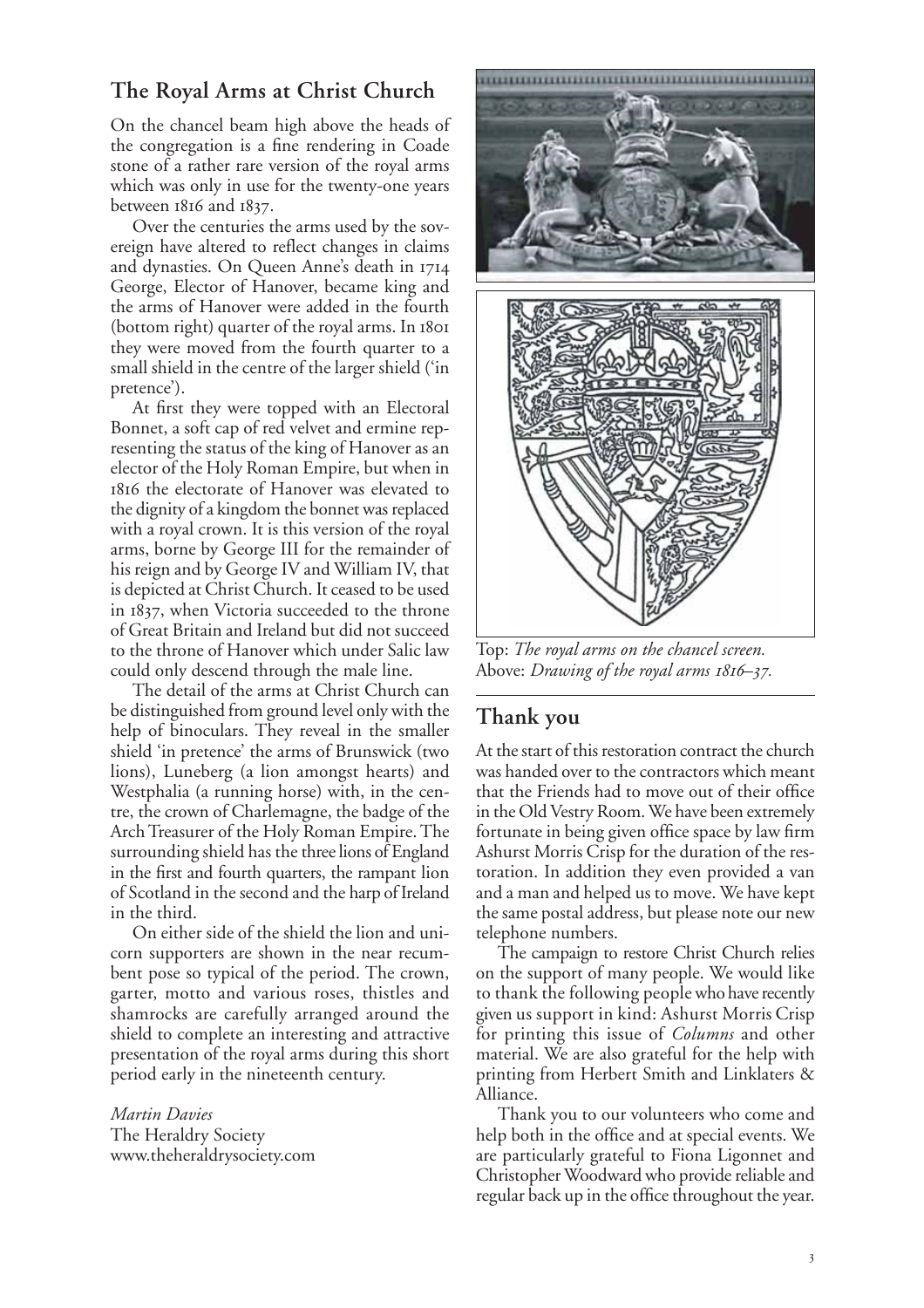

## **Book review**

NICHOLAS HAWKSMOOR; REBUILDING ANCIENT **WONDERS** by Vaughan Hart Yale University Press, 299 pp., £35, 2002 0 300 09699 2

### *Christopher Woodward*

Kerry Downes' pioneering study of Hawksmoor was published in 1969. You wait more than thirty years for another book on Hawksmoor and then two turn up in two years: Andrew Martindale reviewed du Prey's book in *Columns* 16.<sup>1</sup> In 1959 Downes 'pointed out the need for a study of Hawksmoor's style and sources', and Hart intends his book to fill this gap, to explain 'why Hawksmoor's esoteric buildings look the way they do'.

The book is in two thematically organised parts. The first deals with Hawksmoor's ideas and sources the evidence for which is in his correspondence and his library: his interest as a post-Vitruvian man in the natural sciences; in the exotic, including Byzantine, Ottoman and Greek architecture; in the odder rather than canonical Roman; and of course the Gothic of All Souls and Westminster Abbey. Freemasonry, the continuing attempts at reconstructing Solomon's Temple, the speculative arrangements for worship of the 'Primitive Christians', the use of motifs from Palladio and Serlio are all invoked.

The second, longer, part identifies ten themes, two of which discuss the London churches: their ornamentation and their remarkable 'memorial towers' in which mausolea, obelisks and urns suggest 'Gardens of Remembrance'. As well as the scholarship he brings to this discussion, Hart has two insights: that while the 1711 Commissioners fairly closely prescribed the general arrangement of the churches they sponsored, they had little to say about towers or steeples: it was in these that Hawksmoor could give free rein to his ingenuity. Secondly, he proposes that the programme of ornament for each church was 'sitespecific', so that the astylar plainness of St Anne Limehouse might be thought suitable to the taste of its first congregation of plain sea-farers. Further studies discuss Hawksmoor's urban schemes at Oxford and Cambridge and are illustrated with innovative computer-generated models.The book concludes with a study of the magnificent Mausoleum at Castle Howard

Readers looking for a chronologically organised 'life' of Hawksmoor or a monograph of Christ Church Spitalfields will not find either in this volume. Those who already have both, though, will find a wonderfully detailed compendium of the origins of the architect's 'ingenuity', his frustrating and enigmatic styles. The book is beautifully produced and for once 'profusely illustrated' means what it says: every spread contains at least one picture; some have eight.

# **Raphael Wallfisch concert raises £, for the restoration**

The start of the restoration of the interior was marked by a benefit concert given on 24 September by the eminent cellist Raphael Wallfisch who played the complete Suites for Solo Cello by Johann Sebastian Bach.

This was the ideal place to hear such sublime music. The Suites were written in Cöthen, Germany in around  $1717$  at exactly the same time that Christ Church Spitalfields was being built.

The concert raised  $£8,$ 500 for the restoration. This translates into nearly  $\pounds$ 43,500 worth of building work because the Friends can claim the tax back on nearly all these donations through the Gift Aid scheme and then use this to draw on our Heritage Lottery Fund grant.

We are extremely grateful to Raphael Wallfisch and all those who contributed to make this such an auspicious occasion.

Pierre de la Ruffiniere du Prey, *Hawksmoor's London Churches; Architecture and Theology*, London, 2000.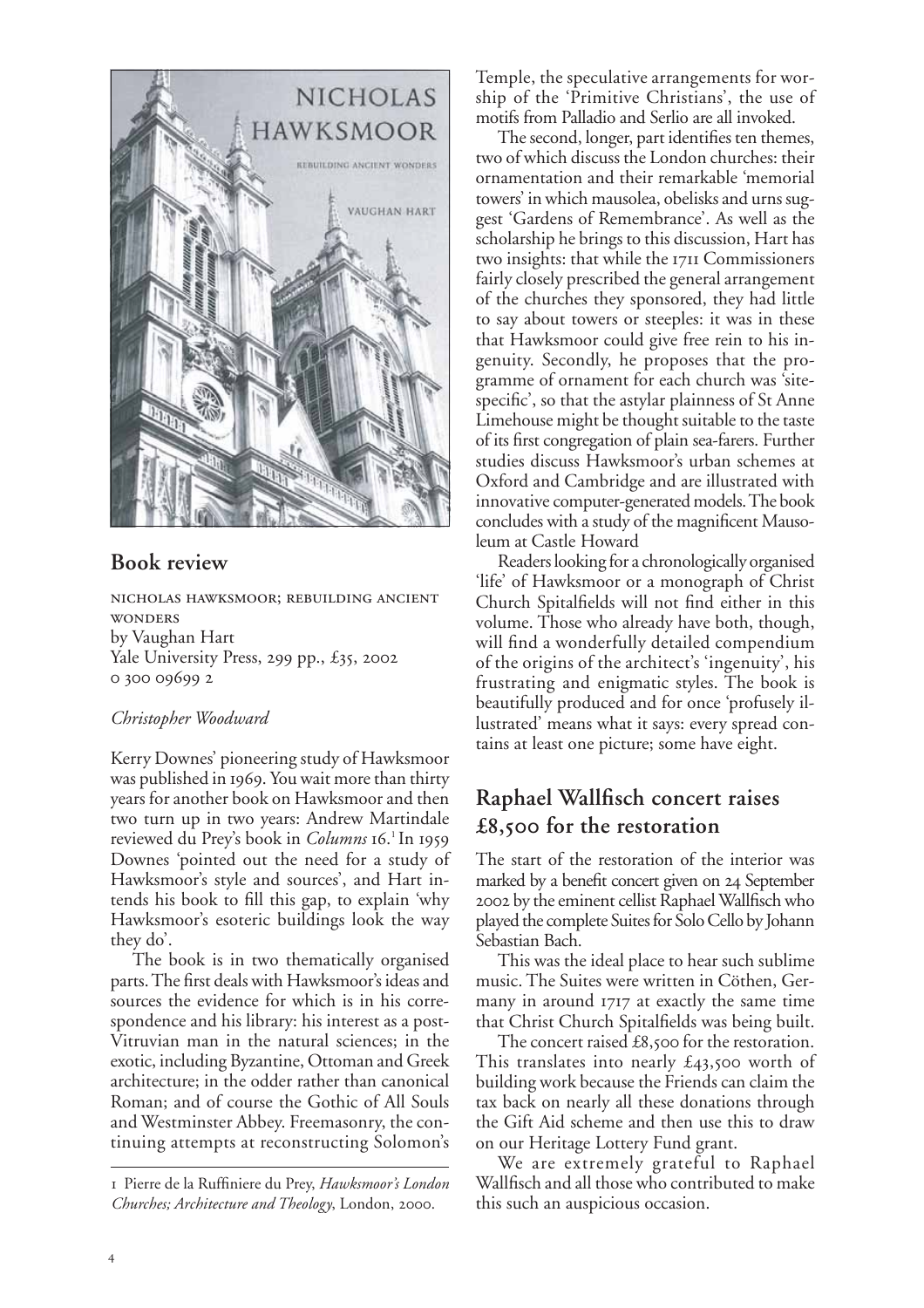# **The Friends on-line**

The Friends has recently launched its own website; the address is:

www.christchurchspitalfields.org On it we will be putting news and pictures of the restoration as it progresses. It is now possible to make a gift to the restoration online through a dedicated service affiliated to CAF; this is quick, simple and secure to do.

Please visit the site and tell your friends about it. The more visitors the site attracts, the more prominent it is likely to be in the results of search engines like 'Google'.

## **Quiz**

We have devised the short quiz below for our readers. All the answers can be found on the website.

- Where was Nicholas Hawksmoor born?
- Who was the Commissioner appointed by Parliament under the Fifty New Churches Act and whose monument can be found near the sanctuary?
- In what year was the Friends of Christ Church Spitalfields formed?
- Who made major alterations to the church in 1866?
- How many bells are currently rung in the church?
- 6 If you gave a gift of  $\pounds$  100 and you were a taxpayer, how much lottery funded work would this achieve?

Please either e-mail us with your answers or send them to the Friends' office. The first correct entry pulled out of a hat on 28 April will win a selection of fifteen postcards.

# **Recent gifts**

The Friends are grateful to the many individuals and organisations who are giving with such generosity to the Restoration Appeal. We value donations large and small. We would also like to acknowledge the many people who support us by their regular standing order contributions.

We would like to thank the following for their recent donations, and other generous donors who wish to remain anonymous.

### Gifts of between £**100** and £200

Sheila Adam All Souls College Henry Barlow Andrew Blake Martin Beard Byrne Charitable Trust\* Miss B J Cadbury Francis Carnwath Ralph Cunningham Dilettanti\* Steven Elliott\* Peter Ellis John J S Farmer\* Mr J R Fowling Charles Franklyn Glossop Pryor Foundation Mr M I Godbee Francis Johnston Howard W Kingsbury\* Rosalind Kossoff

Peter Lerwill Andrew Luff Sir Richard MacCormac Victoria McNeile Nicholas Monck Deirdre Munro James T Nelson Hilary E Pearson Sue Prickett Eleanor A Robbins Mr C J H Simpson Mr C K Stratton-Browne Derek and Jean Sugden Mr S L Tanner G Walton Brian Ward David West Sir William Whitfield Peter C Wilkinson Nick Winterton

#### Gifts of between £200 and £500

Artemis Trust Rolfe Birch Charles Clark W & E Harris Charitable Trust Roland J Jeffery Pauline Pinder Peter Cazalet Fergus Partnership Consulting Inc\* Pamela Ann Freshwater Mrs M C Hodgkin Hamish Parker Mr N P Riddell Mrs E J B Rose Mr & Mrs P Smith Peter Stormonth Darling Sir Walker Carter Charitable Trust

### Gifts of between £500 and £1,000

The Amber Trust Rosemary Burton Eric Elstob Foreign & Colonial Management Limited Mr G H Josselyn Allan Murray-Jones Eric Rowe Philip Vracas David H Whitaker

**Gifts over £,** Allchurches Trust The Atlas Fund F&C Smaller Companies PLC George Palmer\* (Legacy) Spitalfields Development Group

\* For the Richard Bridge Organ Appeal